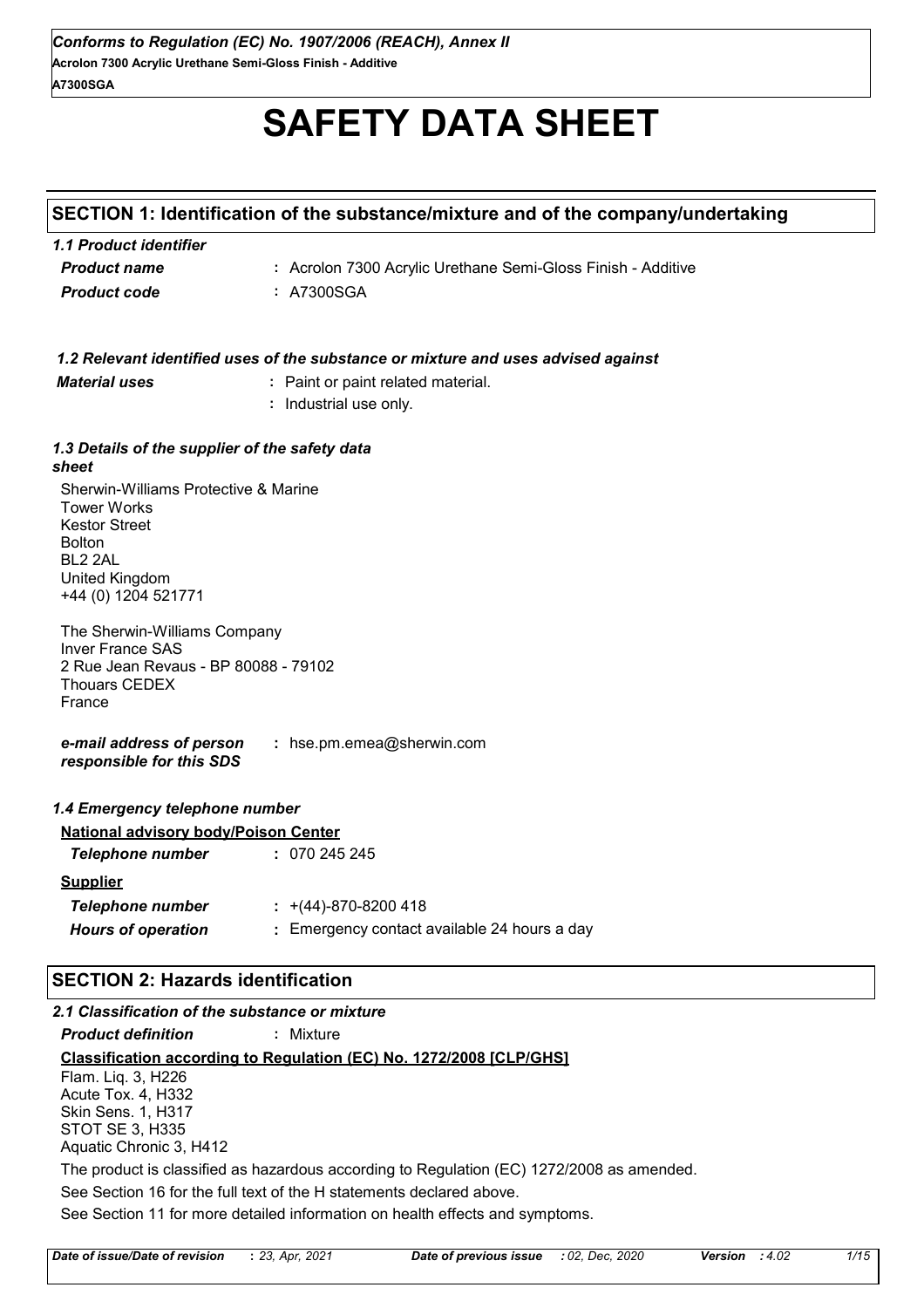**SECTION 2: Hazards identification**

# *2.2 Label elements*

*Hazard pictograms* **:**



| Signal word                                                                                                                                              | $:$ Warning                                                                                                                                                                             |  |
|----------------------------------------------------------------------------------------------------------------------------------------------------------|-----------------------------------------------------------------------------------------------------------------------------------------------------------------------------------------|--|
| <b>Hazard statements</b>                                                                                                                                 | : Flammable liquid and vapor.<br>May cause an allergic skin reaction.<br>Harmful if inhaled.<br>May cause respiratory irritation.<br>Harmful to aquatic life with long lasting effects. |  |
| <b>Precautionary statements</b>                                                                                                                          |                                                                                                                                                                                         |  |
| <b>Prevention</b>                                                                                                                                        | : Wear protective gloves. Keep away from heat, hot surfaces, sparks, open flames<br>and other ignition sources. No smoking. Avoid release to the environment. Avoid<br>breathing vapor. |  |
| <b>Response</b>                                                                                                                                          | : IF INHALED: Call a POISON CENTER or doctor if you feel unwell. Take off<br>contaminated clothing and wash it before reuse.                                                            |  |
| <b>Storage</b>                                                                                                                                           | : Not applicable.                                                                                                                                                                       |  |
| <b>Disposal</b>                                                                                                                                          | : Not applicable.                                                                                                                                                                       |  |
| <b>Hazardous ingredients</b>                                                                                                                             | : Hexamethylene Diisocyanate Polymer<br>Hexamethylene Diisocyanate (max.)                                                                                                               |  |
| <b>Supplemental label</b><br>elements                                                                                                                    | Contains isocyanates. May produce an allergic reaction. FOR INDUSTRIAL USE<br><b>ONLY</b>                                                                                               |  |
| <b>Annex XVII - Restrictions</b><br>on the manufacture,<br>placing on the market and<br>use of certain dangerous<br>substances, mixtures and<br>articles | : Not applicable.                                                                                                                                                                       |  |
| <b>Special packaging requirements</b>                                                                                                                    |                                                                                                                                                                                         |  |
| Not applicable.                                                                                                                                          |                                                                                                                                                                                         |  |
|                                                                                                                                                          |                                                                                                                                                                                         |  |

*2.3 Other hazards*

: None known. This mixture does not contain any substances that are assessed to be a PBT or a vPvB.

*Other hazards which do* **:** *not result in classification*

# **SECTION 3: Composition/information on ingredients**

| <b>3.2 Mixture</b> |  |
|--------------------|--|
|--------------------|--|

| <b>Product/ingredient</b><br>name | <b>Identifiers</b>               | $\%$                   | <b>Regulation (EC) No. 1272/2008 [CLP]</b> | Type  |
|-----------------------------------|----------------------------------|------------------------|--------------------------------------------|-------|
| Hexamethylene                     | IREACH #:                        | ≥75 - ≤90              | Acute Tox. 4, H332                         | $[1]$ |
| Diisocyanate Polymer              | 01-2119485796-17                 |                        | <b>Skin Sens. 1, H317</b>                  |       |
|                                   | EC: 500-060-2<br>CAS: 28182-81-2 |                        | STOT SE 3, H335                            |       |
| Solvent naphtha                   | IREACH #:                        | ~10                    | Flam. Liq. 3, H226                         | $[1]$ |
| (petroleum), light arom.          | 01-2119455851-35                 |                        | STOT SE 3, H335                            |       |
|                                   | CAS: 64742-95-6                  |                        | STOT SE 3, H336                            |       |
|                                   | Index: 649-356-00-4              |                        | Asp. Tox. 1, H304                          |       |
|                                   |                                  |                        | Aquatic Chronic 2, H411                    |       |
| Date of issue/Date of revision    | : 23, Apr. 2021                  | Date of previous issue | :4.02<br>: 02, Dec. 2020<br>Version        | 2/15  |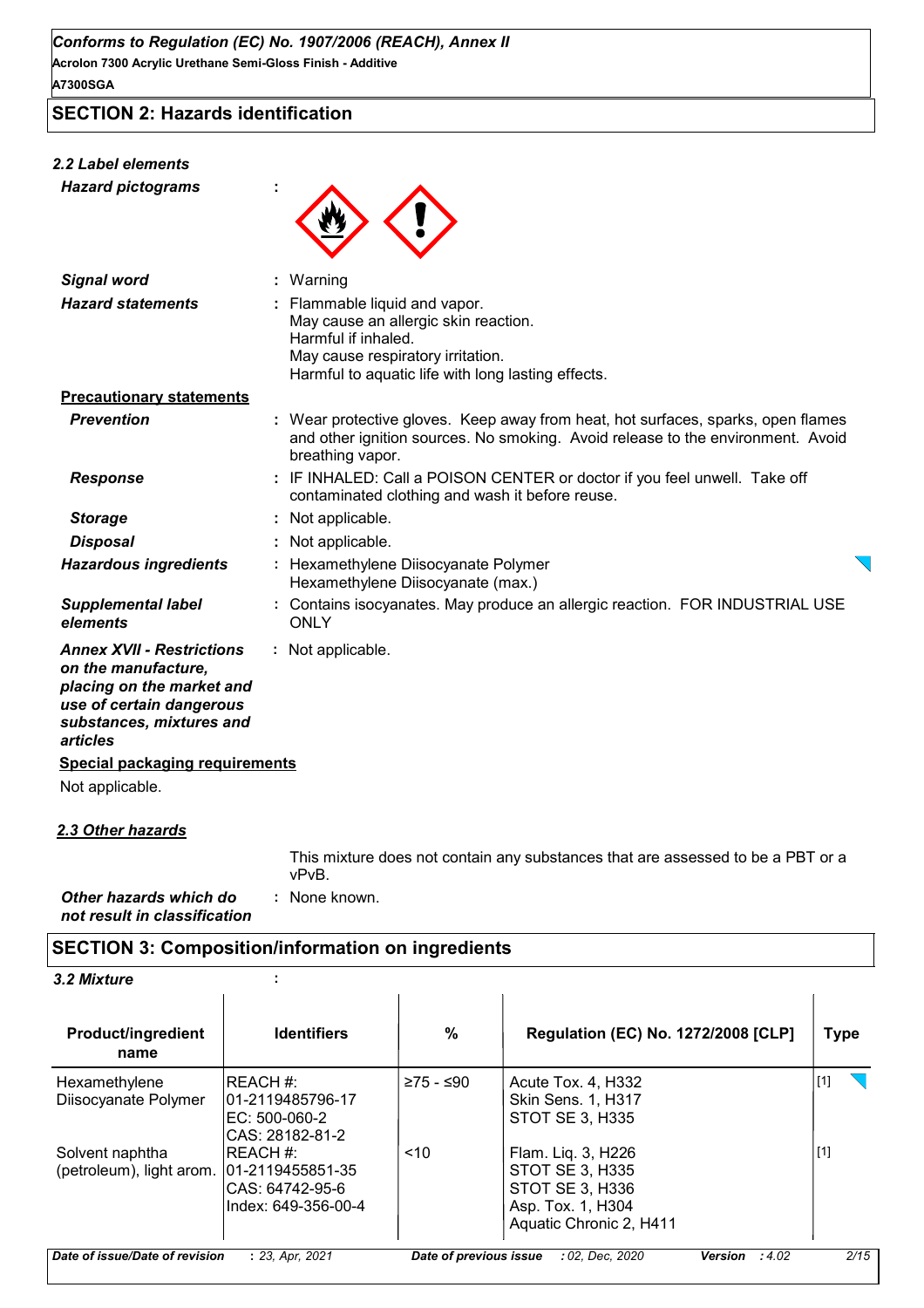**Acrolon 7300 Acrylic Urethane Semi-Gloss Finish - Additive A7300SGA**

# **SECTION 3: Composition/information on ingredients**

|                     |                                                       |      | See Section 16 for the full text of the H<br>statements declared above. |         |
|---------------------|-------------------------------------------------------|------|-------------------------------------------------------------------------|---------|
|                     | Index: 615-011-00-1                                   |      | Resp. Sens. 1, H334<br>Skin Sens. 1, H317<br>STOT SE 3. H335            |         |
|                     | IEC: 212-485-8<br>CAS: 822-06-0                       |      | <b>Skin Irrit. 2. H315</b><br>Eye Irrit. 2, H319                        |         |
| Diisocyanate (max.) | 01-2119457571-37                                      |      | Acute Tox. 1, H330                                                      |         |
| Hexamethylene       | ICAS: 123-86-4<br>Index: 607-025-00-1<br>IREACH #:    | ≤0.3 | Acute Tox. 4, H302                                                      | [1] [2] |
| n-Butyl Acetate     | <b>REACH#:</b><br>l01-2119485493-29<br>IEC: 204-658-1 | < 10 | Flam. Lig. 3, H226<br>STOT SE 3. H336<br>EUH066                         | [1] [2] |
|                     |                                                       |      | EUH066                                                                  |         |

There are no additional ingredients present which, within the current knowledge of the supplier and in the concentrations applicable, are classified as hazardous to health or the environment, are PBTs or vPvBs or have been assigned a workplace exposure limit and hence require reporting in this section.

#### **Type**

[1] Substance classified with a health or environmental hazard

[2] Substance with a workplace exposure limit

[3] Substance meets the criteria for PBT according to Regulation (EC) No. 1907/2006, Annex XIII

[4] Substance meets the criteria for vPvB according to Regulation (EC) No. 1907/2006, Annex XIII

[5] Substance of equivalent concern

[6] Additional disclosure due to company policy

Occupational exposure limits, if available, are listed in Section 8.

# **SECTION 4: First aid measures**

#### *4.1 Description of first aid measures*

| <b>General</b>                    | : In all cases of doubt, or when symptoms persist, seek medical attention. Never give<br>anything by mouth to an unconscious person. If unconscious, place in recovery<br>position and seek medical advice.                                                                                                                                                                                                     |
|-----------------------------------|-----------------------------------------------------------------------------------------------------------------------------------------------------------------------------------------------------------------------------------------------------------------------------------------------------------------------------------------------------------------------------------------------------------------|
| Eye contact                       | : Remove contact lenses, irrigate copiously with clean, fresh water, holding the<br>eyelids apart for at least 10 minutes and seek immediate medical advice.                                                                                                                                                                                                                                                    |
| <b>Inhalation</b>                 | : Remove to fresh air. Keep person warm and at rest. If not breathing, if breathing is<br>irregular or if respiratory arrest occurs, provide artificial respiration or oxygen by<br>trained personnel.                                                                                                                                                                                                          |
| <b>Skin contact</b>               | : Remove contaminated clothing and shoes. Wash skin thoroughly with soap and<br>water or use recognized skin cleanser. Do NOT use solvents or thinners.                                                                                                                                                                                                                                                         |
| <b>Ingestion</b>                  | : If swallowed, seek medical advice immediately and show this container or label.<br>Keep person warm and at rest. Do NOT induce vomiting.                                                                                                                                                                                                                                                                      |
| <b>Protection of first-aiders</b> | : No action shall be taken involving any personal risk or without suitable training. If it<br>is suspected that fumes are still present, the rescuer should wear an appropriate<br>mask or self-contained breathing apparatus. It may be dangerous to the person<br>providing aid to give mouth-to-mouth resuscitation. Wash contaminated clothing<br>thoroughly with water before removing it, or wear gloves. |

#### *4.2 Most important symptoms and effects, both acute and delayed*

There are no data available on the mixture itself. Procedure used to derive the classification according to Regulation (EC) No. 1272/2008 [CLP/GHS]. See Sections 2 and 3 for details.

Exposure to component solvent vapor concentrations in excess of the stated occupational exposure limit may result in adverse health effects such as mucous membrane and respiratory system irritation and adverse effects on the kidneys, liver and central nervous system. Symptoms and signs include headache, dizziness, fatigue, muscular weakness, drowsiness and, in extreme cases, loss of consciousness.

Solvents may cause some of the above effects by absorption through the skin. Repeated or prolonged contact with the mixture may cause removal of natural fat from the skin, resulting in non-allergic contact dermatitis and absorption through the skin.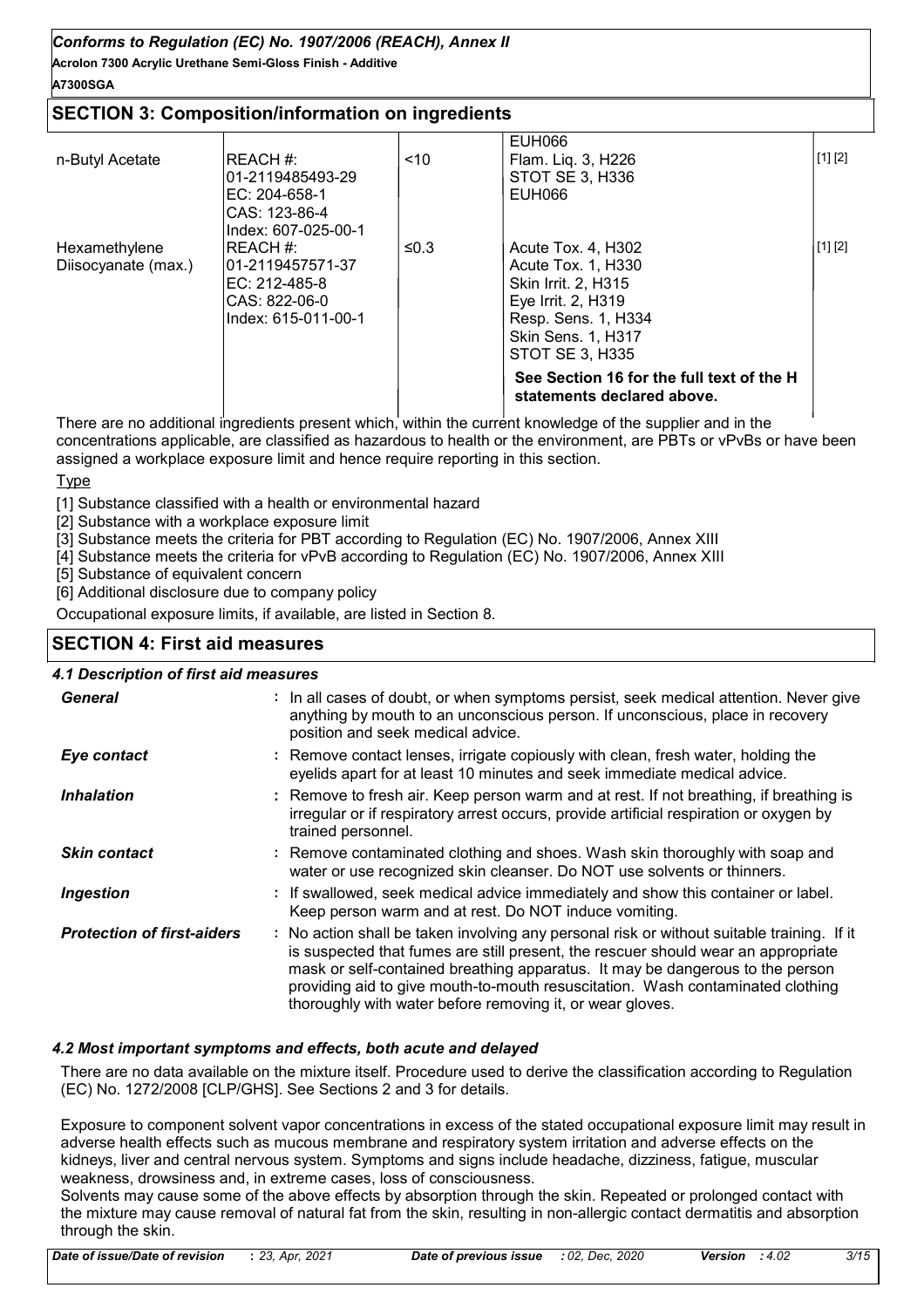**Acrolon 7300 Acrylic Urethane Semi-Gloss Finish - Additive A7300SGA**

# **SECTION 4: First aid measures**

If splashed in the eyes, the liquid may cause irritation and reversible damage.

Ingestion may cause nausea, diarrhea and vomiting.

This takes into account, where known, delayed and immediate effects and also chronic effects of components from short-term and long-term exposure by oral, inhalation and dermal routes of exposure and eye contact.

Contains Hexamethylene diisocyanate, oligomers, hexamethylene-di-isocyanate. May produce an allergic reaction.

#### *4.3 Indication of any immediate medical attention and special treatment needed*

| <b>Notes to physician</b>  | : In case of inhalation of decomposition products in a fire, symptoms may be delayed.<br>The exposed person may need to be kept under medical surveillance for 48 hours. |
|----------------------------|--------------------------------------------------------------------------------------------------------------------------------------------------------------------------|
| <b>Specific treatments</b> | : No specific treatment.                                                                                                                                                 |

See toxicological information (Section 11)

| <b>SECTION 5: Firefighting measures</b>                  |                                                                                                                                                  |  |
|----------------------------------------------------------|--------------------------------------------------------------------------------------------------------------------------------------------------|--|
| 5.1 Extinguishing media                                  |                                                                                                                                                  |  |
| <b>Suitable extinguishing</b><br>media                   | : Recommended: alcohol-resistant foam, carbon dioxide, powders.                                                                                  |  |
| Unsuitable extinguishing<br>media                        | : Do not use water jet.                                                                                                                          |  |
|                                                          | 5.2 Special hazards arising from the substance or mixture                                                                                        |  |
| <b>Hazards from the</b><br>substance or mixture          | : Fire will produce dense black smoke. Exposure to decomposition products may<br>cause a health hazard.                                          |  |
| <b>Hazardous combustion</b><br>products                  | : Decomposition products may include the following materials: carbon monoxide,<br>carbon dioxide, smoke, oxides of nitrogen.                     |  |
| 5.3 Advice for firefighters                              |                                                                                                                                                  |  |
| <b>Special protective actions</b><br>for fire-fighters   | : Cool closed containers exposed to fire with water. Do not release runoff from fire to<br>drains or watercourses.                               |  |
| <b>Special protective</b><br>equipment for fire-fighters | : Fire-fighters should wear positive pressure self-contained breathing apparatus<br>(SCBA) and full turnout gear.                                |  |
| <b>SECTION 6: Accidental release measures</b>            |                                                                                                                                                  |  |
|                                                          | 6.1 Personal precautions, protective equipment and emergency procedures                                                                          |  |
| For non-emergency<br>personnel                           | : Exclude sources of ignition and ventilate the area. Avoid breathing vapor or mist.<br>Refer to protective measures listed in sections 7 and 8. |  |
|                                                          | Keep unnecessary and unprotected personnel from entering.                                                                                        |  |

|  | <b>For emergency responders</b> : If specialized clothing is required to deal with the spillage, take note of any<br>information in Section 8 on suitable and unsuitable materials. See also the<br>information in "For non-emergency personnel". |
|--|---------------------------------------------------------------------------------------------------------------------------------------------------------------------------------------------------------------------------------------------------|
|  |                                                                                                                                                                                                                                                   |

- Do not allow to enter drains or watercourses. If the product contaminates lakes, **:** rivers, or sewers, inform the appropriate authorities in accordance with local regulations. *6.2 Environmental precautions*
- Contain and collect spillage with non-combustible, absorbent material e.g. sand, **:** earth, vermiculite or diatomaceous earth and place in container for disposal according to local regulations (see Section 13). Preferably clean with a detergent. Avoid using solvents. *6.3 Methods and materials for containment and cleaning up*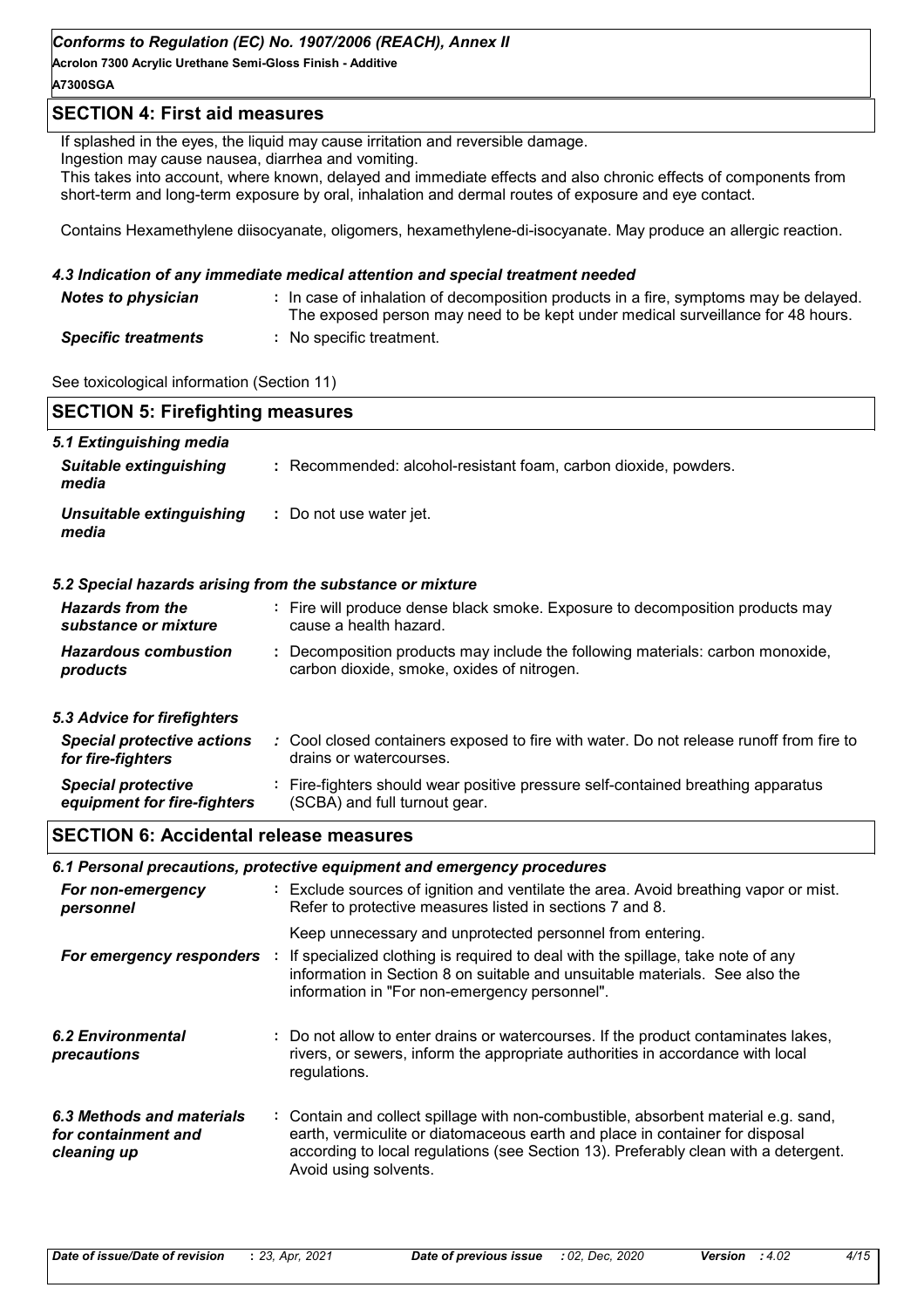**Acrolon 7300 Acrylic Urethane Semi-Gloss Finish - Additive A7300SGA**

| <b>SECTION 6: Accidental release measures</b> |                                                                             |
|-----------------------------------------------|-----------------------------------------------------------------------------|
| 6.4 Reference to other                        | : See Section 1 for emergency contact information.                          |
| sections                                      | See Section 8 for information on appropriate personal protective equipment. |
|                                               | See Section 13 for additional waste treatment information.                  |

# **SECTION 7: Handling and storage**

The information in this section contains generic advice and guidance. The list of Identified Uses in Section 1 should be consulted for any available use-specific information provided in the Exposure Scenario(s).

| 7.1 Precautions for safe<br>handling                                   | : Prevent the creation of flammable or explosive concentrations of vapors in air and<br>avoid vapor concentrations higher than the occupational exposure limits.<br>In addition, the product should only be used in areas from which all naked lights and<br>other sources of ignition have been excluded. Electrical equipment should be<br>protected to the appropriate standard.<br>Mixture may charge electrostatically: always use earthing leads when transferring<br>from one container to another.<br>Operators should wear antistatic footwear and clothing and floors should be of the<br>conducting type.<br>Keep away from heat, sparks and flame. No sparking tools should be used.<br>Avoid contact with skin and eyes. Avoid the inhalation of dust, particulates, spray or<br>mist arising from the application of this mixture. Avoid inhalation of dust from<br>sanding.<br>Eating, drinking and smoking should be prohibited in areas where this material is<br>handled, stored and processed.<br>Put on appropriate personal protective equipment (see Section 8).<br>Never use pressure to empty. Container is not a pressure vessel.<br>Always keep in containers made from the same material as the original one.<br>Comply with the health and safety at work laws.<br>Do not allow to enter drains or watercourses.<br>Information on fire and explosion protection<br>Vapors are heavier than air and may spread along floors. Vapors may form<br>explosive mixtures with air.<br>When operators, whether spraying or not, have to work inside the spray booth,<br>ventilation is unlikely to be sufficient to control particulates and solvent vapors in all<br>cases. In such circumstances, they should wear a compressed-air-fed respirator<br>during the spraying process and until the particulate and solvent vapor<br>concentrations have fallen below the exposure limits. |
|------------------------------------------------------------------------|---------------------------------------------------------------------------------------------------------------------------------------------------------------------------------------------------------------------------------------------------------------------------------------------------------------------------------------------------------------------------------------------------------------------------------------------------------------------------------------------------------------------------------------------------------------------------------------------------------------------------------------------------------------------------------------------------------------------------------------------------------------------------------------------------------------------------------------------------------------------------------------------------------------------------------------------------------------------------------------------------------------------------------------------------------------------------------------------------------------------------------------------------------------------------------------------------------------------------------------------------------------------------------------------------------------------------------------------------------------------------------------------------------------------------------------------------------------------------------------------------------------------------------------------------------------------------------------------------------------------------------------------------------------------------------------------------------------------------------------------------------------------------------------------------------------------------------------------------------------------------------------------------------------|
| 7.2 Conditions for safe<br>storage, including any<br>incompatibilities | : Store in accordance with local regulations.<br>Notes on joint storage<br>Keep away from: oxidizing agents, strong alkalis, strong acids.<br>Additional information on storage conditions<br>Observe label precautions. Store in a dry, cool and well-ventilated area. Keep away<br>from heat and direct sunlight. Keep away from sources of ignition. No smoking.<br>Prevent unauthorized access. Containers that have been opened must be carefully<br>resealed and kept upright to prevent leakage.<br>Contaminated absorbent material may pose the same hazard as the spilled product.                                                                                                                                                                                                                                                                                                                                                                                                                                                                                                                                                                                                                                                                                                                                                                                                                                                                                                                                                                                                                                                                                                                                                                                                                                                                                                                   |
| 7.3 Specific end use(s)                                                |                                                                                                                                                                                                                                                                                                                                                                                                                                                                                                                                                                                                                                                                                                                                                                                                                                                                                                                                                                                                                                                                                                                                                                                                                                                                                                                                                                                                                                                                                                                                                                                                                                                                                                                                                                                                                                                                                                               |
| <b>Recommendations</b>                                                 | : Not available.                                                                                                                                                                                                                                                                                                                                                                                                                                                                                                                                                                                                                                                                                                                                                                                                                                                                                                                                                                                                                                                                                                                                                                                                                                                                                                                                                                                                                                                                                                                                                                                                                                                                                                                                                                                                                                                                                              |
| <b>Industrial sector specific</b><br>solutions                         | : Not available.                                                                                                                                                                                                                                                                                                                                                                                                                                                                                                                                                                                                                                                                                                                                                                                                                                                                                                                                                                                                                                                                                                                                                                                                                                                                                                                                                                                                                                                                                                                                                                                                                                                                                                                                                                                                                                                                                              |

Good housekeeping standards, regular safe removal of waste materials and regular maintenance of spray booth filters will minimise the risks of spontaneous combustion and other fire hazards.

*Before use of this material please refer to the Exposure Scenario(s) if attached for the specific end use, control measures and additional PPE considerations.*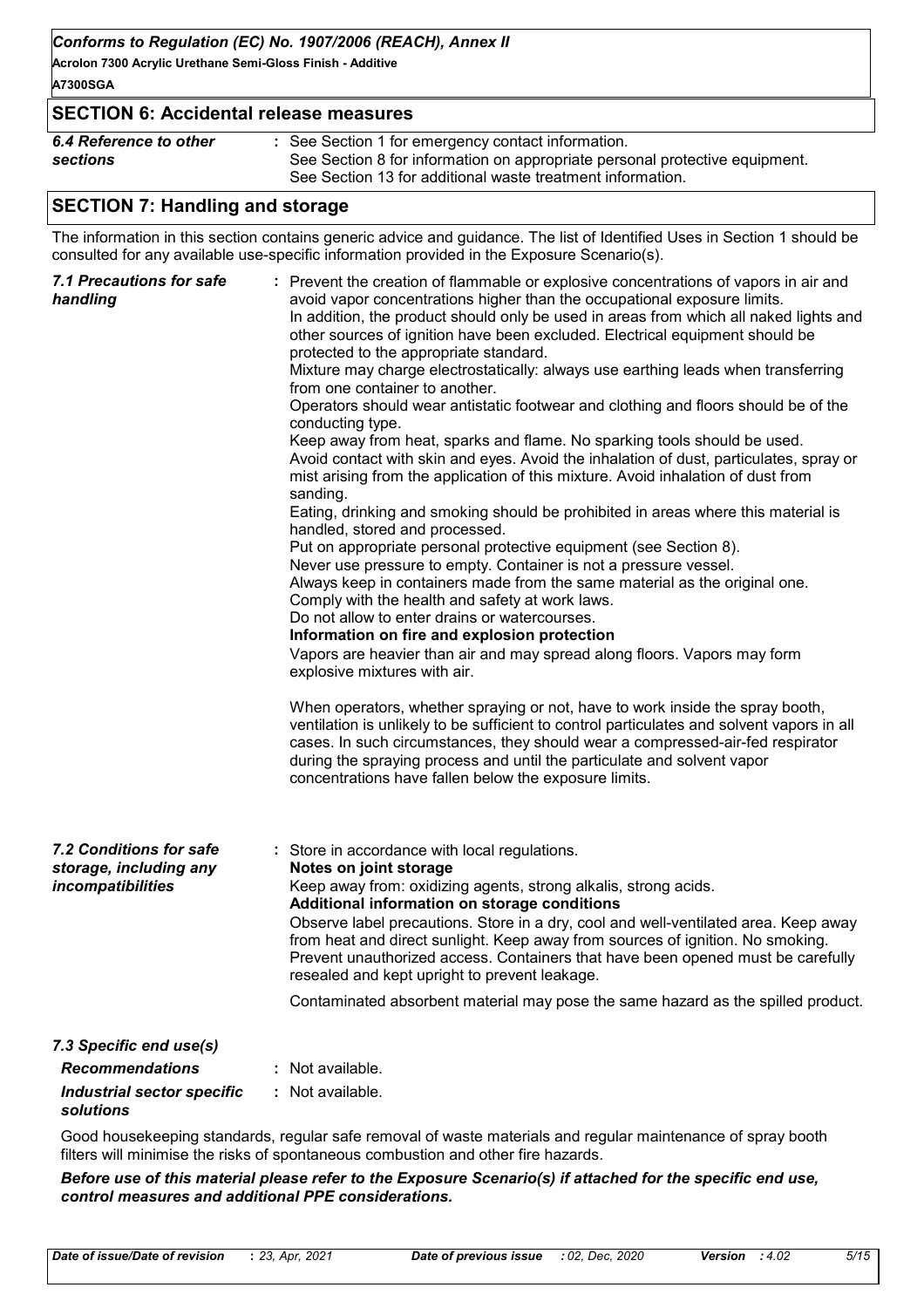# **SECTION 8: Exposure controls/personal protection**

The information in this section contains generic advice and guidance. The list of Identified Uses in Section 1 should be consulted for any available use-specific information provided in the Exposure Scenario(s).

#### *8.1 Control parameters*

#### **Occupational exposure limits**

| <b>Product/ingredient name</b>    | <b>Exposure limit values</b>                                                                                                                                             |  |  |  |  |
|-----------------------------------|--------------------------------------------------------------------------------------------------------------------------------------------------------------------------|--|--|--|--|
| n-Butyl Acetate                   | Limit values (Belgium, 1/2020).<br>STEL: 712 mg/m <sup>3</sup> 15 minutes.<br>STEL: 150 ppm 15 minutes.<br>TWA: $238$ mg/m <sup>3</sup> 8 hours.<br>TWA: 50 ppm 8 hours. |  |  |  |  |
| Hexamethylene Diisocyanate (max.) | Limit values (Belgium, 1/2020).<br>TWA: 0.005 ppm 8 hours.<br>TWA: 0.034 mg/m <sup>3</sup> 8 hours.                                                                      |  |  |  |  |
| <b>Recommended monitoring</b>     | : If this product contains ingredients with exposure limits, personal, workplace                                                                                         |  |  |  |  |

**procedures** atmosphere or biological monitoring may be required to determine the effectiveness of the ventilation or other control measures and/or the necessity to use respiratory protective equipment. Reference should be made to monitoring standards, such as the following: European Standard EN 689 (Workplace atmospheres - Guidance for the assessment of exposure by inhalation to chemical agents for comparison with limit values and measurement strategy) European Standard EN 14042 (Workplace atmospheres - Guide for the application and use of procedures for the assessment of exposure to chemical and biological agents) European Standard EN 482 (Workplace atmospheres - General requirements for the performance of procedures for the measurement of chemical agents) Reference to national guidance documents for methods for the determination of hazardous substances will also be required.

> **:** Regular monitoring of all work areas should be carried out at all times, including areas that may not be equally ventilated.

#### **DNELs/DMELs**

| Product/ingredient name                     | <b>Type</b> | <b>Exposure</b>                | <b>Value</b>                 | <b>Population</b>                    | <b>Effects</b> |
|---------------------------------------------|-------------|--------------------------------|------------------------------|--------------------------------------|----------------|
| Hexamethylene Diisocyanate<br>Polymer       | <b>DNEL</b> | ong term<br>nhalation          | $0.5$ mg/m <sup>3</sup>      | Workers                              | Local          |
|                                             | <b>DNEL</b> | <b>Short term</b><br>nhalation | 1 mg/ $m3$                   | <b>Workers</b>                       | lLocal         |
| Solvent naphtha (petroleum), light<br>arom. | <b>DNEL</b> | ong term Dermal                | $25 \text{ mg/kg}$<br>bw/day | <b>Workers</b>                       | Systemic       |
|                                             | <b>DNEL</b> | ong term.<br>nhalation         | 150 mg/m <sup>3</sup>        | <b>Workers</b>                       | Systemic       |
|                                             | <b>DNEL</b> | ong term Dermal                | 11 mg/kg<br>bw/day           | General<br>population<br>[Consumers] | Systemic       |
|                                             | <b>DNEL</b> | ong term<br>nhalation          | 32 mg/ $m3$                  | General<br>population<br>[Consumers] | Systemic       |
|                                             | <b>DNEL</b> | ong term Oral                  | 11 $mg/kg$<br>bw/day         | General<br>population<br>[Consumers] | Systemic       |
| n-Butyl Acetate                             | <b>DNEL</b> | Short term<br>Inhalation       | 960 mg/m <sup>3</sup>        | <b>Workers</b>                       | Systemic       |
|                                             | DNEL        | Short term<br>Inhalation       | 960 mg/m <sup>3</sup>        | <b>Workers</b>                       | Local          |
|                                             | DNEL        | ong term<br>nhalation          | 480 mg/m <sup>3</sup>        | <b>Workers</b>                       | Systemic       |
|                                             | <b>DNEL</b> | ong term<br>nhalation          | 480 mg/m <sup>3</sup>        | <b>Workers</b>                       | Local          |
|                                             | DNEL        | Short term                     | 859.7 mg/                    | General                              | Systemic       |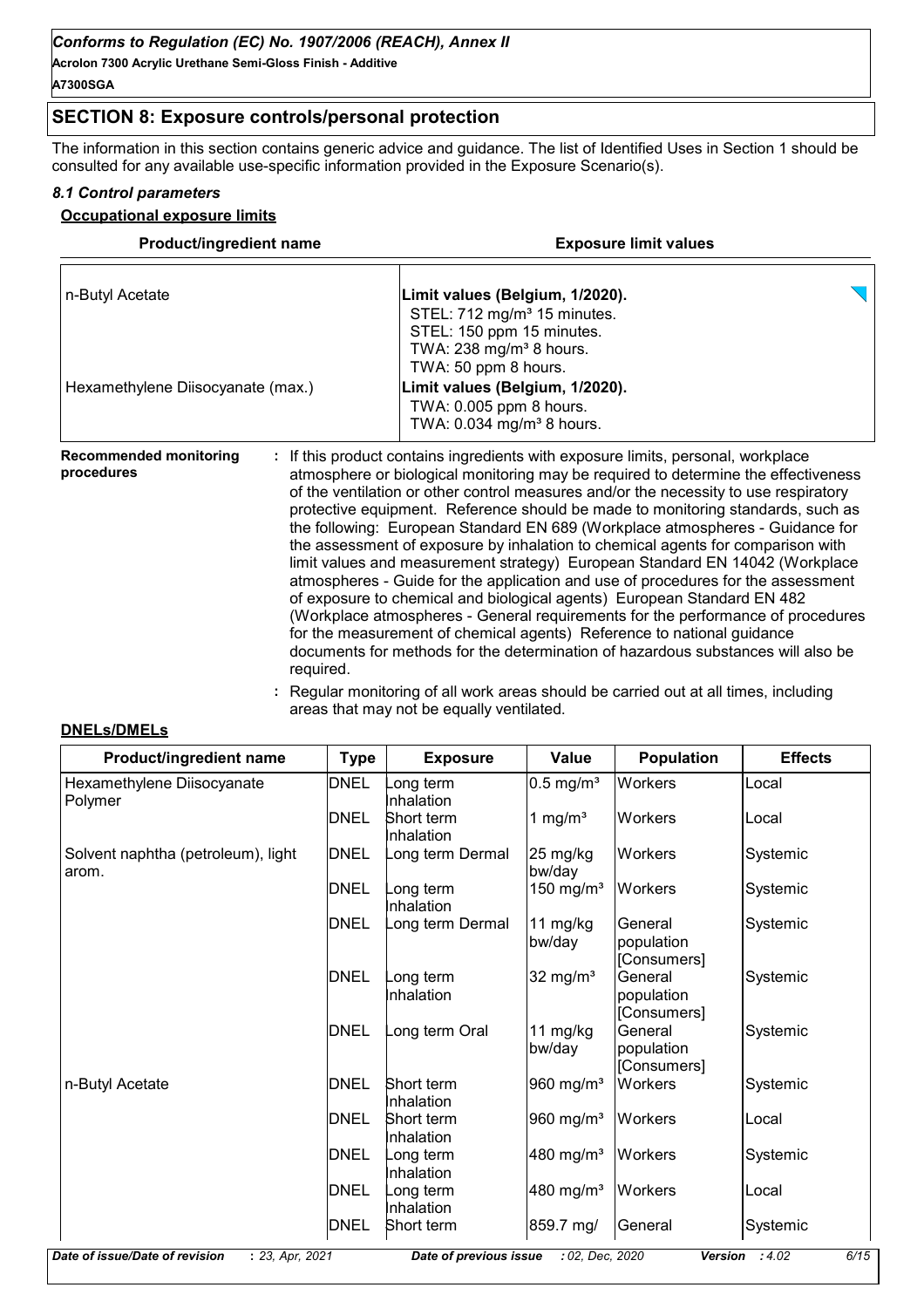# **SECTION 8: Exposure controls/personal protection**

|             | Inhalation | $\mathsf{m}^3$  | population  |          |
|-------------|------------|-----------------|-------------|----------|
|             |            |                 | [Consumers] |          |
| <b>DNEL</b> | Short term | 859.7 mg/       | General     | Local    |
|             | Inhalation | $\mathsf{Im}^3$ | population  |          |
|             |            |                 | [Consumers] |          |
| <b>DNEL</b> | _ong term  | 102.34 mg/      | General     | Systemic |
|             | Inhalation | $\mathsf{Im}^3$ | population  |          |
|             |            |                 | [Consumers] |          |
| <b>DNEL</b> | ong term_  | 102.34 mg/      | General     | Local    |
|             | Inhalation | $\mathsf{Im}^3$ | population  |          |
|             |            |                 | [Consumers] |          |

#### **PNECs**

| Product/ingredient name            | <b>Compartment Detail</b> | Value           | <b>Method Detail</b> |
|------------------------------------|---------------------------|-----------------|----------------------|
| Hexamethylene Diisocyanate Polymer | lFresh water              | $0.127$ mg/l    |                      |
|                                    | Fresh water sediment      | 266700 mg/kg    |                      |
|                                    | Marine water              | $0.0127$ mg/l   |                      |
|                                    | Marine water sediment     | 26670 mg/kg     |                      |
|                                    | Sewage Treatment          | 38.3 mg/l       |                      |
|                                    | <b>Plant</b>              |                 |                      |
|                                    | Soil                      | 53182 mg/kg dwt |                      |
| n-Butyl Acetate                    | lFresh water              | $0.18$ mg/l     |                      |
|                                    | Marine water              | $0.018$ mg/l    |                      |
|                                    | lFresh water sediment     | 0.981 mg/kg     |                      |
|                                    | Marine water sediment     | 0.0981 mg/kg    |                      |
|                                    | Soil                      | 0.0903 mg/kg    |                      |
|                                    | Sewage Treatment          | 35.6 mg/l       |                      |
|                                    | Plant                     |                 |                      |

| 8.2 Exposure controls                      |                                                                                                                                                                                                                                                                                                                                                                                                                                                                                                                                                                                                                                                                                                                           |
|--------------------------------------------|---------------------------------------------------------------------------------------------------------------------------------------------------------------------------------------------------------------------------------------------------------------------------------------------------------------------------------------------------------------------------------------------------------------------------------------------------------------------------------------------------------------------------------------------------------------------------------------------------------------------------------------------------------------------------------------------------------------------------|
| <b>Appropriate engineering</b><br>controls | : Provide adequate ventilation. Where reasonably practicable, this should be<br>achieved by the use of local exhaust ventilation and good general extraction. If<br>these are not sufficient to maintain concentrations of particulates and solvent vapors<br>below the OEL, suitable respiratory protection must be worn.                                                                                                                                                                                                                                                                                                                                                                                                |
|                                            | : Users are advised to consider national Occupational Exposure Limits or other<br>equivalent values.                                                                                                                                                                                                                                                                                                                                                                                                                                                                                                                                                                                                                      |
| <b>Individual protection measures</b>      |                                                                                                                                                                                                                                                                                                                                                                                                                                                                                                                                                                                                                                                                                                                           |
| <b>Hygiene measures</b>                    | : Wash hands, forearms and face thoroughly after handling chemical products, before<br>eating, smoking and using the lavatory and at the end of the working period.<br>Appropriate techniques should be used to remove potentially contaminated clothing.<br>Contaminated work clothing should not be allowed out of the workplace. Wash<br>contaminated clothing before reusing. Ensure that eyewash stations and safety<br>showers are close to the workstation location.                                                                                                                                                                                                                                               |
| <b>Eye/face protection</b>                 | : Use safety eyewear designed to protect against splash of liquids.                                                                                                                                                                                                                                                                                                                                                                                                                                                                                                                                                                                                                                                       |
| <b>Skin protection</b>                     |                                                                                                                                                                                                                                                                                                                                                                                                                                                                                                                                                                                                                                                                                                                           |
| <b>Hand protection</b>                     | : Wear suitable gloves tested to EN374.                                                                                                                                                                                                                                                                                                                                                                                                                                                                                                                                                                                                                                                                                   |
| <b>Gloves</b>                              | : Gloves for short term exposure/splash protection (less than 10 min.): Nitrile>0.12<br>mm<br>Gloves for splash protection need to be changed immediately when in contact with<br>chemicals.<br>Gloves for repeated or prolonged exposure (breakthrough time > 240 min.)<br>When the hazardous ingredients in Section 3 contain any of the following: Aromatic<br>solvents (Xylene, Toluene) or Aliphatic solvents or Mineral Oil use: Polyvinyl alcohol<br>(PVA) gloves 0.2-0.3 mm<br>Otherwise use: Butyl gloves > 0.3 mm<br>For long term exposure or spills (breakthrough time >480 min.): Use PE laminated<br>gloves as under gloves<br>Due to many conditions (e.g. temperature, abrasion) the practical usage of a |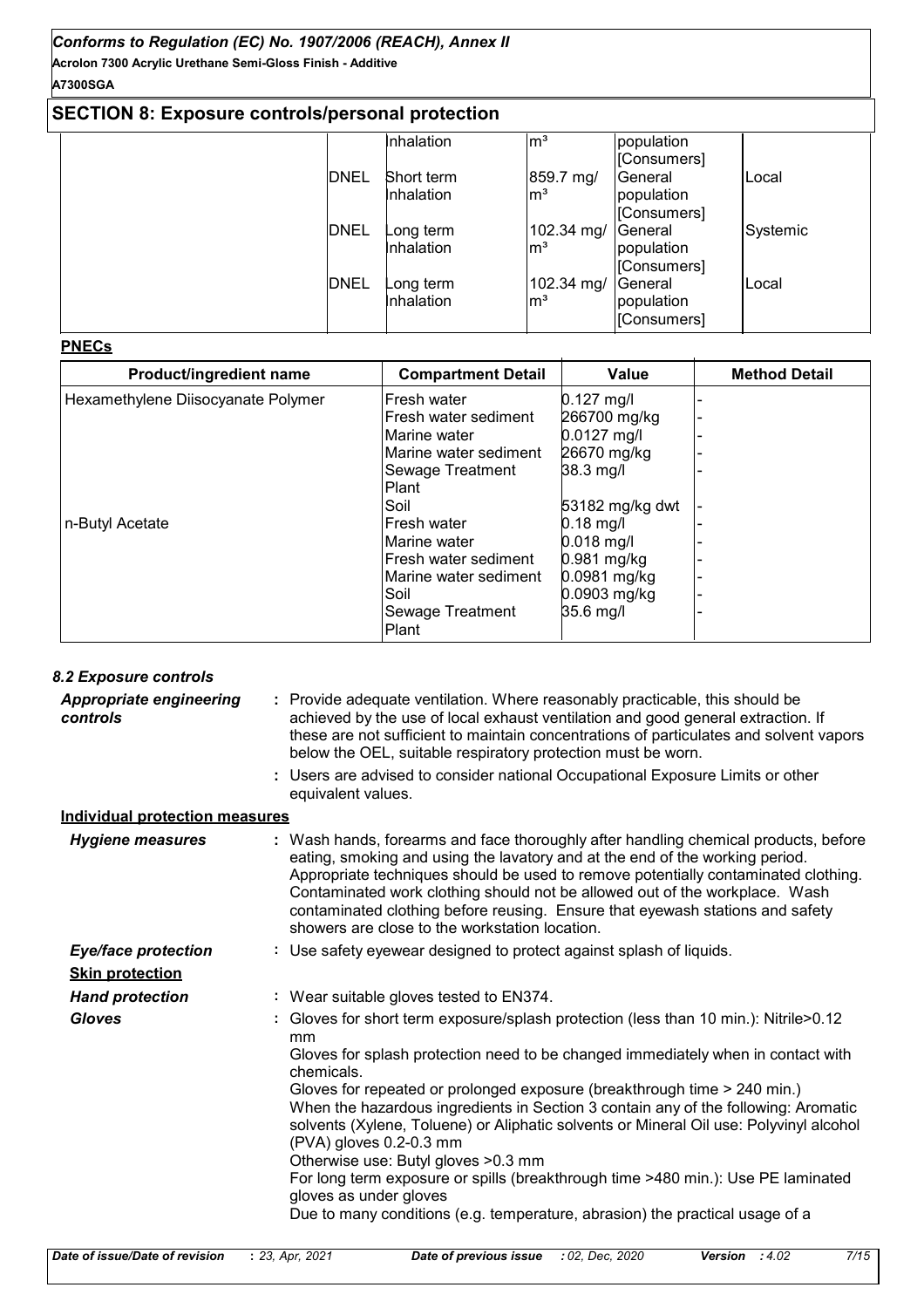#### **A7300SGA**

# **SECTION 8: Exposure controls/personal protection**

|                                           | chemical protective glove in practice may be much shorter than the permeation time<br>determined through testing.<br>The recommendation for the type or types of glove to use when handling this<br>product is based on information from the following source: Solvent resin<br>manufacturers and European Solvents Industry Group (ESIG)<br>There is no one glove material or combination of materials that will give unlimited<br>resistance to any individual or combination of chemicals.<br>The breakthrough time must be greater than the end use time of the product.<br>The instructions and information provided by the glove manufacturer on use,<br>storage, maintenance and replacement must be followed.<br>Gloves should be replaced regularly and if there is any sign of damage to the glove<br>material.<br>Always ensure that gloves are free from defects and that they are stored and used<br>correctly.<br>The performance or effectiveness of the glove may be reduced by physical/chemical<br>damage and poor maintenance.<br>Barrier creams may help to protect the exposed areas of the skin but should not be<br>applied once exposure has occurred.<br>The user must check that the final choice of type of glove selected for handling this<br>product is the most appropriate and takes into account the particular conditions of |
|-------------------------------------------|----------------------------------------------------------------------------------------------------------------------------------------------------------------------------------------------------------------------------------------------------------------------------------------------------------------------------------------------------------------------------------------------------------------------------------------------------------------------------------------------------------------------------------------------------------------------------------------------------------------------------------------------------------------------------------------------------------------------------------------------------------------------------------------------------------------------------------------------------------------------------------------------------------------------------------------------------------------------------------------------------------------------------------------------------------------------------------------------------------------------------------------------------------------------------------------------------------------------------------------------------------------------------------------------------------------------------------------------------------------|
| <b>Body protection</b>                    | use, as included in the user's risk assessment.<br>: Personnel should wear antistatic clothing made of natural fibers or of high-<br>temperature-resistant synthetic fibers.                                                                                                                                                                                                                                                                                                                                                                                                                                                                                                                                                                                                                                                                                                                                                                                                                                                                                                                                                                                                                                                                                                                                                                                   |
|                                           | : Personal protective equipment for the body should be selected based on the task<br>being performed and the risks involved and should be approved by a specialist<br>before handling this product. When there is a risk of ignition from static electricity,<br>wear anti-static protective clothing. For the greatest protection from static<br>discharges, clothing should include anti-static overalls, boots and gloves. Refer to<br>European Standard EN 1149 for further information on material and design<br>requirements and test methods.                                                                                                                                                                                                                                                                                                                                                                                                                                                                                                                                                                                                                                                                                                                                                                                                           |
| <b>Other skin protection</b>              | : Appropriate footwear and any additional skin protection measures should be<br>selected based on the task being performed and the risks involved and should be<br>approved by a specialist before handling this product.                                                                                                                                                                                                                                                                                                                                                                                                                                                                                                                                                                                                                                                                                                                                                                                                                                                                                                                                                                                                                                                                                                                                      |
| <b>Respiratory protection</b>             | : Use a properly fitted, particulate filter respirator complying with an approved<br>standard if a risk assessment indicates this is necessary. Recommended: A2P2<br>(EN14387). Respirator selection must be based on known or anticipated exposure<br>levels, the hazards of the product and the safe working limits of the selected<br>respirator.                                                                                                                                                                                                                                                                                                                                                                                                                                                                                                                                                                                                                                                                                                                                                                                                                                                                                                                                                                                                           |
| <b>Environmental exposure</b><br>controls | : Do not allow to enter drains or watercourses.                                                                                                                                                                                                                                                                                                                                                                                                                                                                                                                                                                                                                                                                                                                                                                                                                                                                                                                                                                                                                                                                                                                                                                                                                                                                                                                |

*Before use of this material please refer to the Exposure Scenario(s) if attached for the specific end use, control measures and additional PPE considerations. The information contained in this safety data sheet does not constitute the user's own assessment of workplace risks, as required by other health and safety legislation. The provisions of the national health and safety at work regulations apply to the use of this product at work.*

# **SECTION 9: Physical and chemical properties**

| 9.1 Information on basic physical and chemical properties |                                                         |
|-----------------------------------------------------------|---------------------------------------------------------|
| <b>Appearance</b>                                         |                                                         |
| <b>Physical state</b>                                     | : Liguid.                                               |
| Color                                                     | : Colorless.                                            |
| Odor                                                      | : Solvent.                                              |
| <b>Odor threshold</b>                                     | : Not Available (Not Tested).                           |
| pН                                                        | : Not applicable.                                       |
| <b>Melting point/freezing point</b>                       | : Not relevant/applicable due to nature of the product. |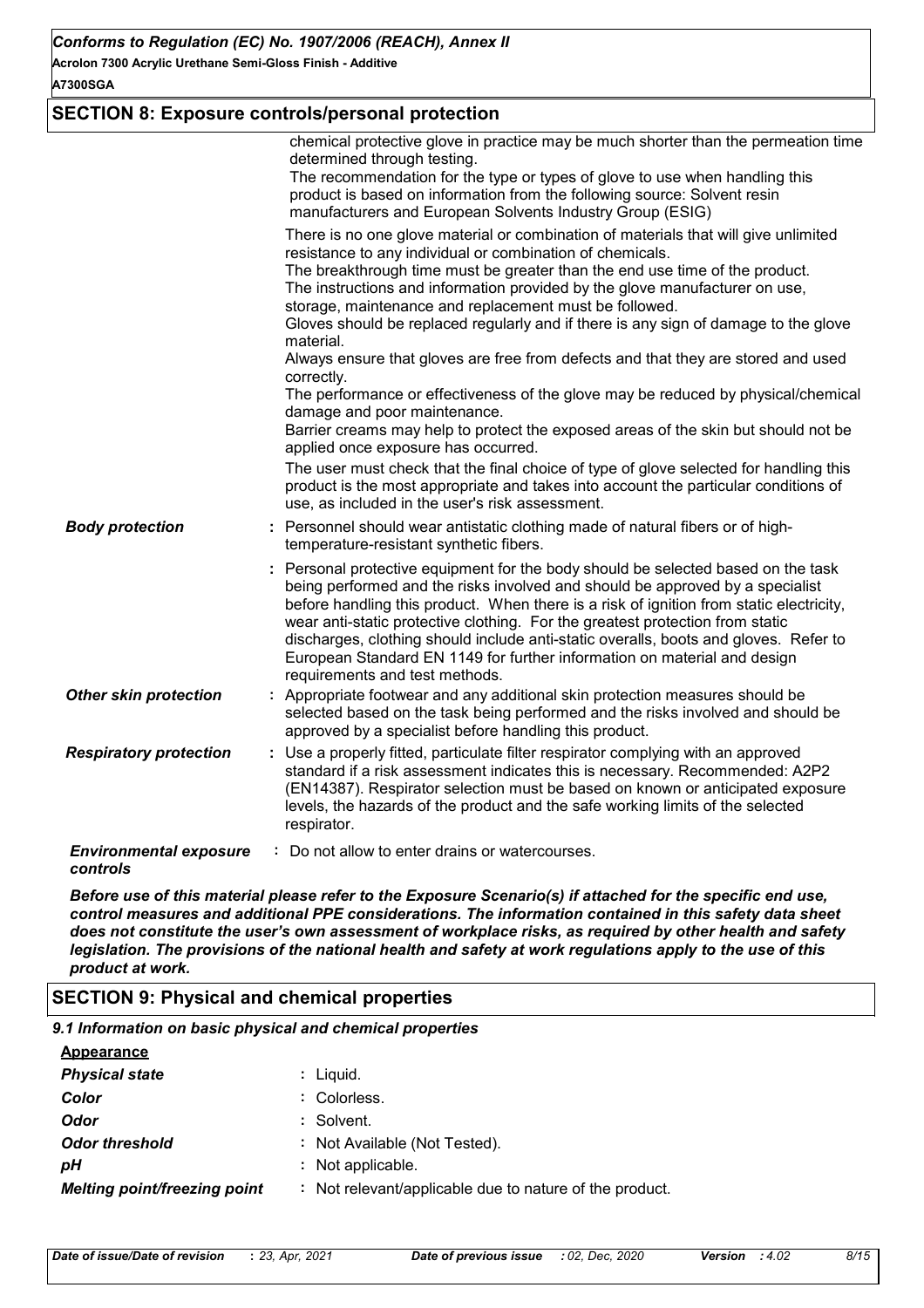# **SECTION 9: Physical and chemical properties**

| Initial boiling point and<br>boiling range             | $: 123^{\circ}$ C                                                                 |
|--------------------------------------------------------|-----------------------------------------------------------------------------------|
| <b>Flash point</b>                                     | : Closed cup: 50°C [Pensky-Martens Closed Cup]                                    |
| <b>Evaporation rate</b>                                | $: 1$ (butyl acetate = 1)                                                         |
| Flammability (solid, gas)                              | : Not relevant/applicable due to nature of the product.                           |
| <b>Upper/lower flammability or</b><br>explosive limits | : LEL: 0.7% (Light Aromatic Hydrocarbons)<br>UEL: 7.6% (n-Butyl Acetate)          |
| Vapor pressure                                         | : 1.3 kPa [at 20 $^{\circ}$ C]                                                    |
| <b>Vapor density</b>                                   | : 4 [Air = 1]                                                                     |
| <b>Relative density</b>                                | : 1.13                                                                            |
| Solubility(ies)                                        | : Not relevant/applicable due to nature of the product.                           |
| <b>Partition coefficient: n-octanol/:</b><br>water     | Not relevant/applicable due to nature of the product.                             |
| <b>Auto-ignition temperature</b>                       | : Not relevant/applicable due to nature of the product.                           |
| <b>Decomposition temperature</b>                       | : Not relevant/applicable due to nature of the product.                           |
| <b>Viscosity</b>                                       | : Kinematic (40 $^{\circ}$ C): >0.205 cm <sup>2</sup> /s                          |
| <b>Explosive properties</b>                            | : Under normal conditions of storage and use, hazardous reactions will not occur. |
| <b>Oxidizing properties</b>                            | : Under normal conditions of storage and use, hazardous reactions will not occur. |

| <b>SECTION 10: Stability and reactivity</b>     |                                                                                                                                     |  |  |  |
|-------------------------------------------------|-------------------------------------------------------------------------------------------------------------------------------------|--|--|--|
| 10.1 Reactivity                                 | : No specific test data related to reactivity available for this product or its ingredients.                                        |  |  |  |
| <b>10.2 Chemical stability</b>                  | : Stable under recommended storage and handling conditions (see Section 7).                                                         |  |  |  |
| 10.3 Possibility of<br>hazardous reactions      | : Under normal conditions of storage and use, hazardous reactions will not occur.                                                   |  |  |  |
| 10.4 Conditions to avoid                        | When exposed to high temperatures may produce hazardous decomposition<br>products.                                                  |  |  |  |
| 10.5 Incompatible materials                     | : Keep away from the following materials to prevent strong exothermic reactions:<br>oxidizing agents, strong alkalis, strong acids. |  |  |  |
| <b>10.6 Hazardous</b><br>decomposition products | Decomposition products may include the following materials: carbon monoxide,<br>carbon dioxide, smoke, oxides of nitrogen.          |  |  |  |
|                                                 | <b>Deferse Continue 7: UANDI INC AND CTODACE and Continue O. EVROCURE CONTROL CIREDCONAL</b>                                        |  |  |  |

*Refer to Section 7: HANDLING AND STORAGE and Section 8: EXPOSURE CONTROLS/PERSONAL PROTECTION for additional handling information and protection of employees.*

# **SECTION 11: Toxicological information**

#### *11.1 Information on toxicological effects*

There are no data available on the mixture itself. Procedure used to derive the classification according to Regulation (EC) No. 1272/2008 [CLP/GHS]. See Sections 2 and 3 for details.

Exposure to component solvent vapor concentrations in excess of the stated occupational exposure limit may result in adverse health effects such as mucous membrane and respiratory system irritation and adverse effects on the kidneys, liver and central nervous system. Symptoms and signs include headache, dizziness, fatigue, muscular weakness, drowsiness and, in extreme cases, loss of consciousness.

Solvents may cause some of the above effects by absorption through the skin. Repeated or prolonged contact with the mixture may cause removal of natural fat from the skin, resulting in non-allergic contact dermatitis and absorption through the skin.

If splashed in the eyes, the liquid may cause irritation and reversible damage.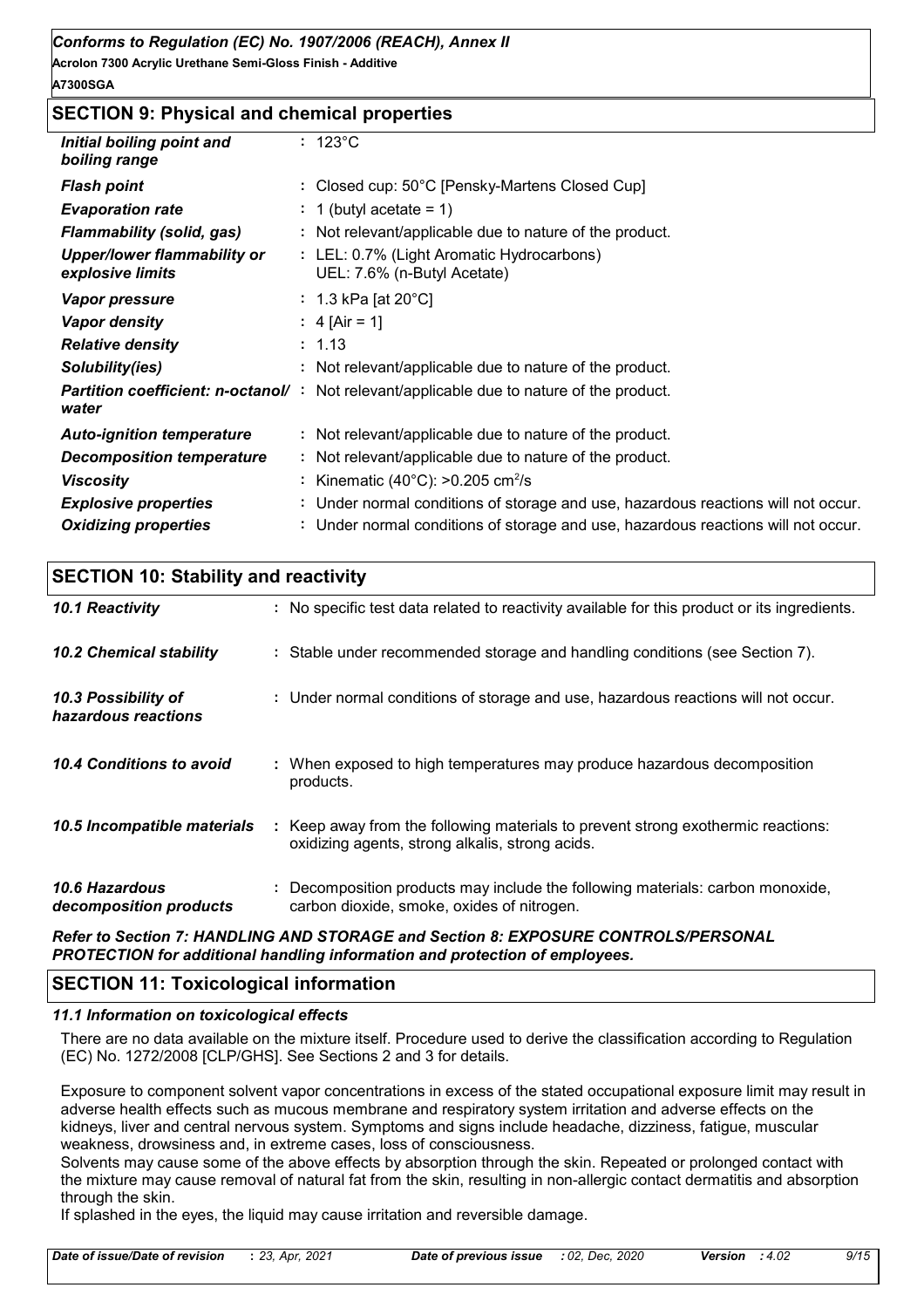# **SECTION 11: Toxicological information**

Ingestion may cause nausea, diarrhea and vomiting.

This takes into account, where known, delayed and immediate effects and also chronic effects of components from short-term and long-term exposure by oral, inhalation and dermal routes of exposure and eye contact.

Contains Hexamethylene diisocyanate, oligomers, hexamethylene-di-isocyanate. May produce an allergic reaction.

#### **Acute toxicity**

| Product/ingredient name                | <b>Result</b>                       | <b>Species</b> | <b>Dose</b>             | <b>Exposure</b> |
|----------------------------------------|-------------------------------------|----------------|-------------------------|-----------------|
| Hexamethylene<br>Diisocyanate Polymer  | <b>LC50 Inhalation Vapor</b>        | Rat            | 18500 mg/m <sup>3</sup> | 1 hours         |
| Solvent naphtha (petroleum), LD50 Oral |                                     | Rat            | 8400 mg/kg              |                 |
| light arom.<br>n-Butyl Acetate         | LD50 Dermal                         | Rabbit         | >17600 mg/kg            | -               |
|                                        | LD50 Oral                           | Rat            | 10768 mg/kg             |                 |
| Hexamethylene<br>Diisocyanate (max.)   | LC50 Inhalation Dusts and mists Rat |                | 124 mg/m <sup>3</sup>   | 4 hours         |

#### **Acute toxicity estimates**

| Route                        | <b>ATE value</b> |
|------------------------------|------------------|
| Inhalation (vapors)          | 12.25 mg/l       |
| Inhalation (dusts and mists) | $2.51$ mg/l      |

#### **Irritation/Corrosion**

| <b>Result</b>                                     | <b>Species</b> | <b>Score</b> | <b>Exposure</b>  | <b>Observation</b> |
|---------------------------------------------------|----------------|--------------|------------------|--------------------|
| Eyes - Moderate irritant                          | Rabbit         |              | $100$ mg         |                    |
|                                                   |                |              |                  |                    |
| Skin - Moderate irritant                          | Rabbit         |              | 500 mg           |                    |
| Solvent naphtha (petroleum), Eyes - Mild irritant | Rabbit         |              | 24 hours 100  -  |                    |
|                                                   |                |              | Imicroliters     |                    |
| Eyes - Moderate irritant                          | Rabbit         |              | $100 \text{ mg}$ |                    |
| Skin - Moderate irritant                          | Rabbit         |              | 24 hours 500   - |                    |
|                                                   |                |              | mg.              |                    |
|                                                   |                |              |                  |                    |

#### *Conclusion/Summary* **:** Not available.

**Sensitization**

No data available

#### *Conclusion/Summary* **:** Not available.

**Mutagenicity**

No data available

#### **Carcinogenicity**

No data available

#### **Reproductive toxicity**

No data available

#### **Teratogenicity**

No data available

#### **Specific target organ toxicity (single exposure)**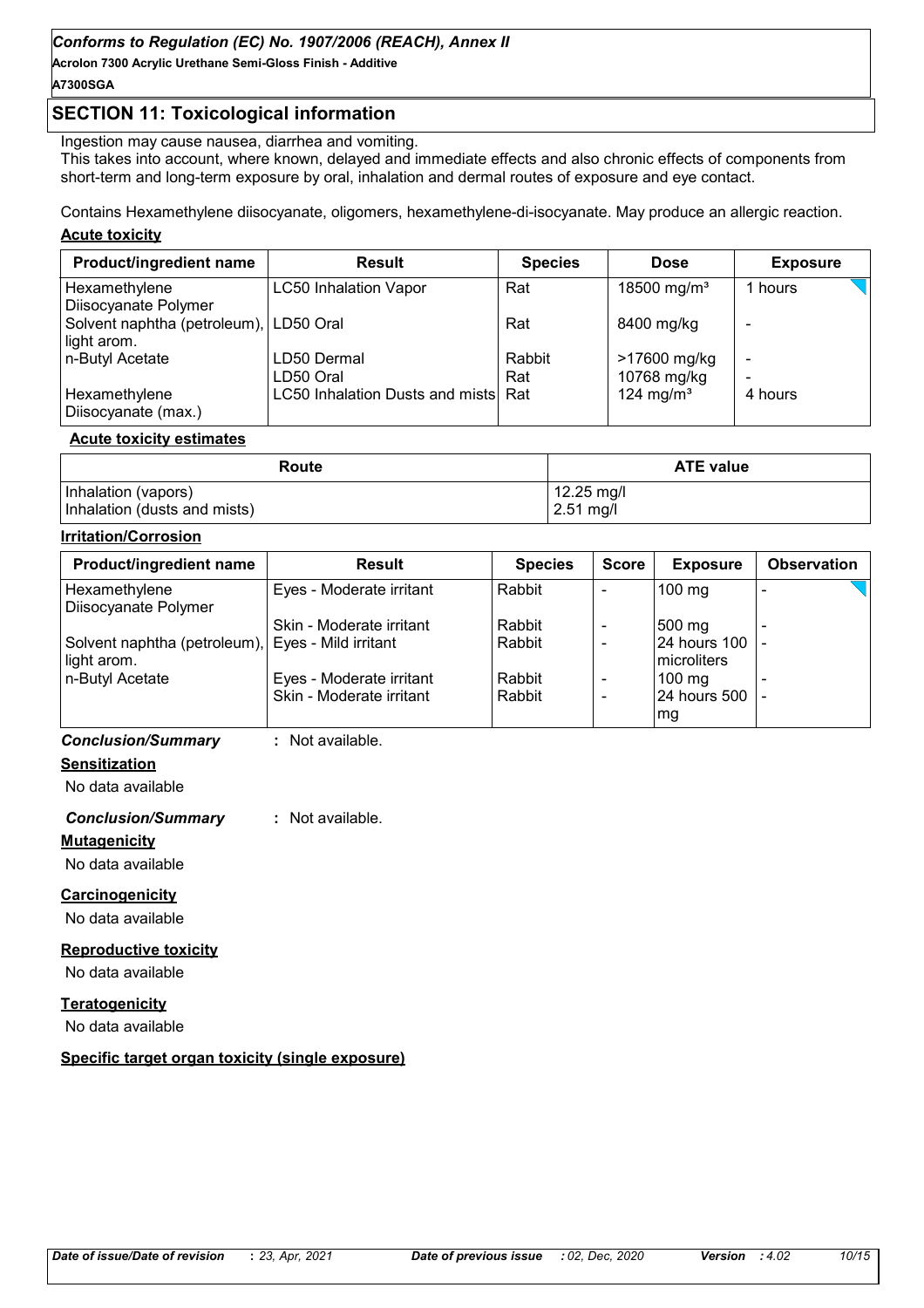# **SECTION 11: Toxicological information**

| Product/ingredient name                  | Category   | Route of<br>exposure | <b>Target organs</b>            |
|------------------------------------------|------------|----------------------|---------------------------------|
| Hexamethylene Diisocyanate Polymer       | Category 3 |                      | Respiratory tract<br>irritation |
| Solvent naphtha (petroleum), light arom. | Category 3 |                      | Respiratory tract<br>irritation |
|                                          | Category 3 |                      | Narcotic effects                |
| n-Butyl Acetate                          | Category 3 |                      | Narcotic effects                |
| Hexamethylene Diisocyanate (max.)        | Category 3 |                      | Respiratory tract<br>irritation |

#### **Specific target organ toxicity (repeated exposure)**

| <b>Product/ingredient name</b> | Category | <b>Route of</b><br>exposure | Target organs |
|--------------------------------|----------|-----------------------------|---------------|
| No data available              |          |                             |               |

#### **Aspiration hazard**

| <b>Product/ingredient name</b>           | Result                         |  |
|------------------------------------------|--------------------------------|--|
| Solvent naphtha (petroleum), light arom. | ASPIRATION HAZARD - Category 1 |  |

#### *Other information* **:**

: Not available.

# **SECTION 12: Ecological information**

#### *12.1 Toxicity*

There are no data available on the mixture itself. Do not allow to enter drains or watercourses.

Procedure used to derive the classification according to Regulation (EC) No. 1272/2008 [CLP/GHS]. See Sections 2 and 3 for details.

| <b>Product/ingredient name</b> | Result                            | <b>Species</b>                    | <b>Exposure</b> |
|--------------------------------|-----------------------------------|-----------------------------------|-----------------|
| In-Butyl Acetate               | Acute LC50 32 mg/l Marine water   | I Crustaceans - Artemia salina    | I48 hours       |
|                                | Acute LC50 18000 µg/l Fresh water | <b>Fish - Pimephales promelas</b> | 196 hours       |

#### *12.2 Persistence and degradability*

| <b>Product/ingredient name</b> | Test                     | <b>Result</b> |                   | <b>Dose</b> |         | l Inoculum              |
|--------------------------------|--------------------------|---------------|-------------------|-------------|---------|-------------------------|
| No data available              |                          |               |                   |             |         |                         |
| <b>Conclusion/Summary</b>      | : Not available.         |               |                   |             |         |                         |
| <b>Product/ingredient name</b> | <b>Aquatic half-life</b> |               | <b>Photolysis</b> |             |         | <b>Biodegradability</b> |
| n-Butyl Acetate                |                          |               |                   |             | Readily |                         |

#### *12.3 Bioaccumulative potential*

| Product/ingredient name         | $\mathsf{LogP}_\mathsf{ow}$ | <b>BCF</b>  | <b>Potential</b> |
|---------------------------------|-----------------------------|-------------|------------------|
| Hexamethylene                   |                             | 367.7       | low              |
| Diisocyanate Polymer            |                             |             |                  |
| Solvent naphtha (petroleum),  - |                             | l10 to 2500 | high             |
| light arom.                     |                             |             |                  |
| Hexamethylene                   |                             | 57.63       | low              |
| Diisocyanate (max.)             |                             |             |                  |

#### *12.4 Mobility in soil*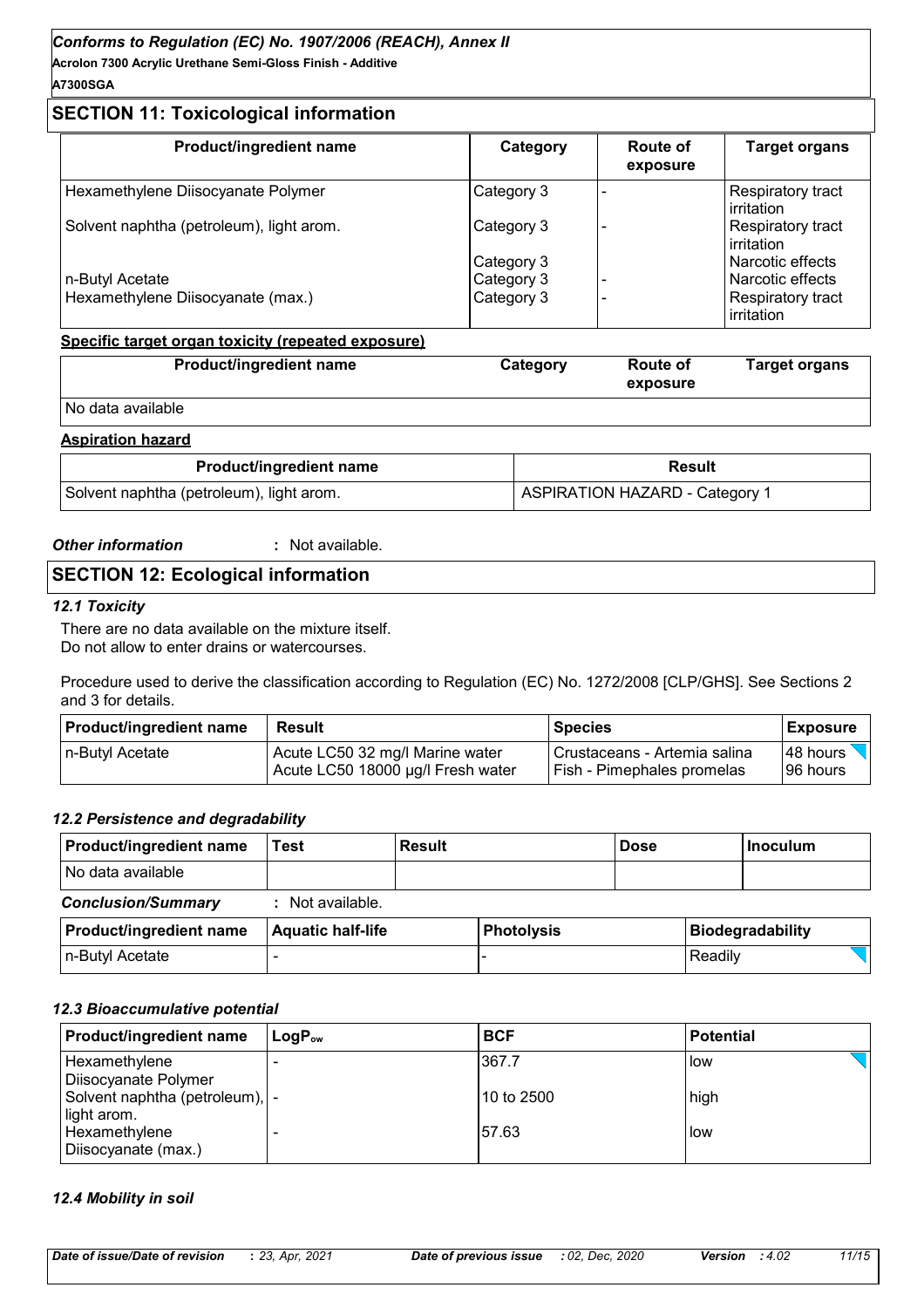**Acrolon 7300 Acrylic Urethane Semi-Gloss Finish - Additive A7300SGA**

# **SECTION 12: Ecological information**

| <b>Soil/water partition</b> | : Not available. |
|-----------------------------|------------------|
| coefficient (Koc)           |                  |
| <b>Mobility</b>             | : Not available. |

#### *12.5 Results of PBT and vPvB assessment*

This mixture does not contain any substances that are assessed to be a PBT or a vPvB.

| 12.6 Other adverse effects | : No known significant effects or critical hazards.                                                      |
|----------------------------|----------------------------------------------------------------------------------------------------------|
|                            | : Avoid dispersal of spilled material and runoff and contact with soil, waterways,<br>drains and sewers. |
|                            |                                                                                                          |

# **SECTION 13: Disposal considerations**

#### *13.1 Waste treatment methods*

| <b>Product</b>                    |                                                                                                                                                                                                                                                                                                                                                                                                                                                                                                                                                              |  |
|-----------------------------------|--------------------------------------------------------------------------------------------------------------------------------------------------------------------------------------------------------------------------------------------------------------------------------------------------------------------------------------------------------------------------------------------------------------------------------------------------------------------------------------------------------------------------------------------------------------|--|
| <b>Methods of disposal</b>        | The generation of waste should be avoided or minimized wherever possible.<br>Disposal of this product, solutions and any by-products should at all times comply<br>with the requirements of environmental protection and waste disposal legislation<br>and any regional local authority requirements. Dispose of surplus and non-<br>recyclable products via a licensed waste disposal contractor. Waste should not be<br>disposed of untreated to the sewer unless fully compliant with the requirements of<br>all authorities with jurisdiction.           |  |
| Hazardous waste                   | : Yes.                                                                                                                                                                                                                                                                                                                                                                                                                                                                                                                                                       |  |
| European waste<br>catalogue (EWC) | : waste paint and varnish containing organic solvents or other hazardous substances<br>08 01 11*                                                                                                                                                                                                                                                                                                                                                                                                                                                             |  |
| <b>Disposal considerations</b>    | Do not allow to enter drains or watercourses.<br>Dispose of according to all federal, state and local applicable regulations.<br>If this product is mixed with other wastes, the original waste product code may no<br>longer apply and the appropriate code should be assigned.<br>For further information, contact your local waste authority.                                                                                                                                                                                                             |  |
| Packaging                         |                                                                                                                                                                                                                                                                                                                                                                                                                                                                                                                                                              |  |
| <b>Methods of disposal</b>        | The generation of waste should be avoided or minimized wherever possible. Waste<br>packaging should be recycled. Incineration or landfill should only be considered<br>when recycling is not feasible.                                                                                                                                                                                                                                                                                                                                                       |  |
| <b>Disposal considerations</b>    | Using information provided in this safety data sheet, advice should be obtained from<br>the relevant waste authority on the classification of empty containers. Empty<br>containers must be scrapped or reconditioned. Dispose of containers contaminated<br>by the product in accordance with local or national legal provisions.                                                                                                                                                                                                                           |  |
| European waste<br>catalogue (EWC) | packaging containing residues of or contaminated by hazardous substances 1501<br>$10*$                                                                                                                                                                                                                                                                                                                                                                                                                                                                       |  |
| <b>Special precautions</b>        | This material and its container must be disposed of in a safe way. Care should be<br>taken when handling emptied containers that have not been cleaned or rinsed out.<br>Empty containers or liners may retain some product residues. Vapor from product<br>residues may create a highly flammable or explosive atmosphere inside the<br>container. Do not cut, weld or grind used containers unless they have been cleaned<br>thoroughly internally. Avoid dispersal of spilled material and runoff and contact with<br>soil, waterways, drains and sewers. |  |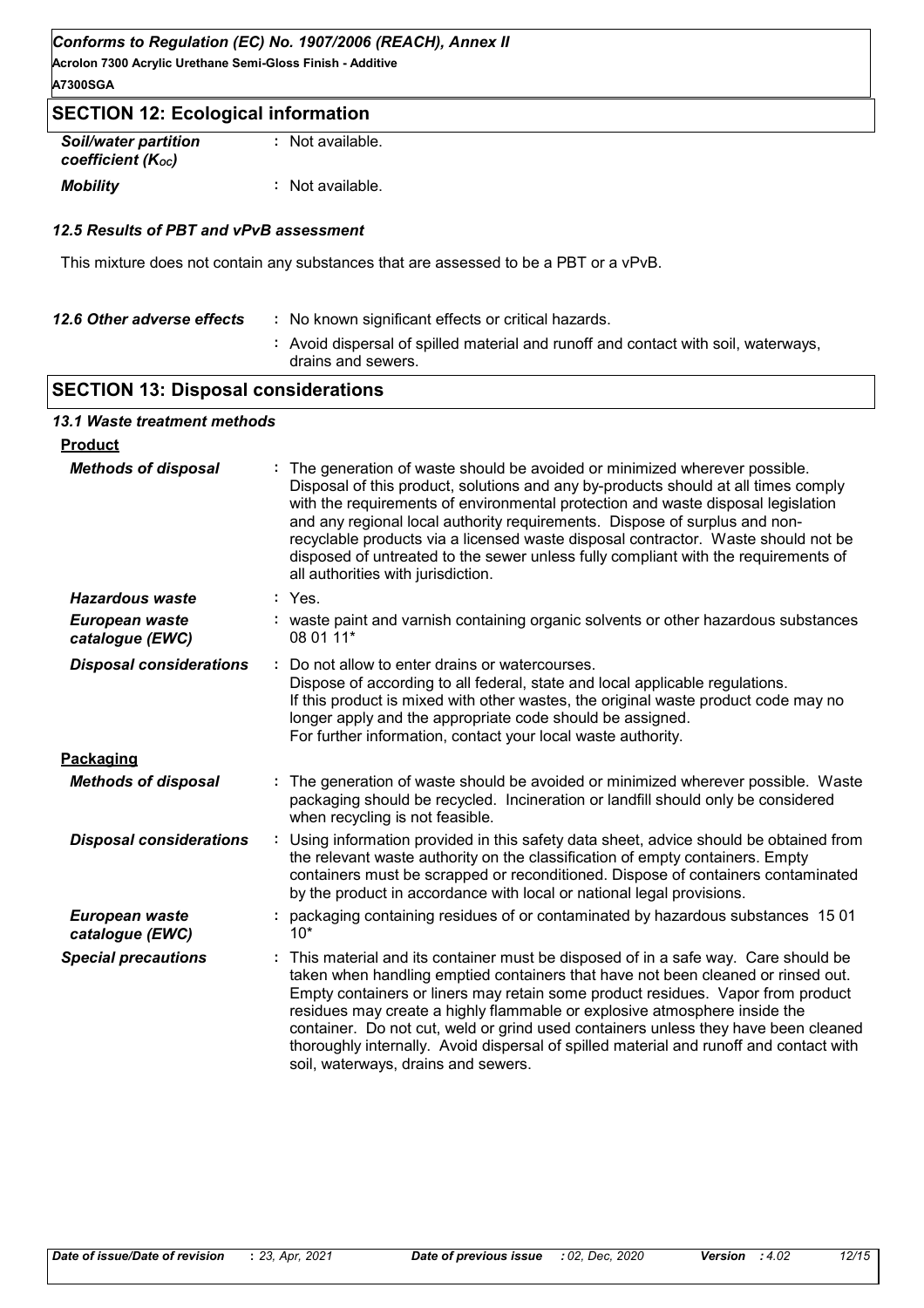#### **Acrolon 7300 Acrylic Urethane Semi-Gloss Finish - Additive** *Conforms to Regulation (EC) No. 1907/2006 (REACH), Annex II* **A7300SGA**

# **SECTION 14: Transport information**

|                                                        | <b>ADR/RID</b>         | <b>IMDG</b>                              | <b>IATA</b>            |
|--------------------------------------------------------|------------------------|------------------------------------------|------------------------|
| 14.1 UN number                                         | <b>UN1263</b>          | <b>UN1263</b>                            | <b>UN1263</b>          |
| 14.2 UN proper<br>shipping name                        | PAINT RELATED MATERIAL | PAINT RELATED MATERIAL                   | PAINT RELATED MATERIAL |
| 14.3 Transport<br><b>Hazard Class(es)/</b><br>Label(s) | 3                      | 3                                        | 3                      |
| 14.4 Packing<br>group                                  | Ш                      | $\mathbf{III}$                           | III                    |
| 14.5<br><b>Environmental</b><br>hazards                | No.                    | No.                                      | No.                    |
| <b>Additional</b><br>information                       | Tunnel code D/E        | <b>Emergency schedules F-E,</b><br>$S-E$ |                        |

14.6 Special precautions for : Transport within user's premises: always transport in closed containers that are *user* upright and secure. Ensure that persons transporting the product know what to do in the event of an accident or spillage.

| 14.7 Transport in bulk | : Not applicable. |
|------------------------|-------------------|
| according to IMO       |                   |
| <i>instruments</i>     |                   |

*Multi-modal shipping descriptions are provided for informational purposes and do not consider container sizes. The presence of a shipping description for a particular mode of transport (sea, air, etc.), does not indicate that the product is packaged suitably for that mode of transport. All packaging must be reviewed for suitability prior to shipment, and compliance with the applicable regulations is the sole responsibility of the person offering the product for transport. People loading and unloading dangerous goods must be trained on all of the risks deriving from the substances and on all actions in case of emergency situations.*

# **SECTION 15: Regulatory information**

*15.1 Safety, health and environmental regulations/legislation specific for the substance or mixture*

#### **EU Regulation (EC) No. 1907/2006 (REACH)**

#### **Annex XIV - List of substances subject to authorization**

# **Annex XIV**

None of the components are listed.

**Other EU regulations** Annex XVII - Restrictions : Not applicable. *on the manufacture, placing on the market and use of certain dangerous substances, mixtures and articles*

*VOC content* (2010/75/EU) : 10 w/w **g/l** 112  $w/w$ 

# *Seveso Directive*

This product may add to the calculation for determining whether a site is within the scope of the Seveso Directive on major accident hazards.

| 13/15<br>Date of issue/Date of revision<br>: 02. Dec. 2020<br>: 23, Apr. 2021<br>: 4.02<br>Date of previous issue<br>Version |
|------------------------------------------------------------------------------------------------------------------------------|
|------------------------------------------------------------------------------------------------------------------------------|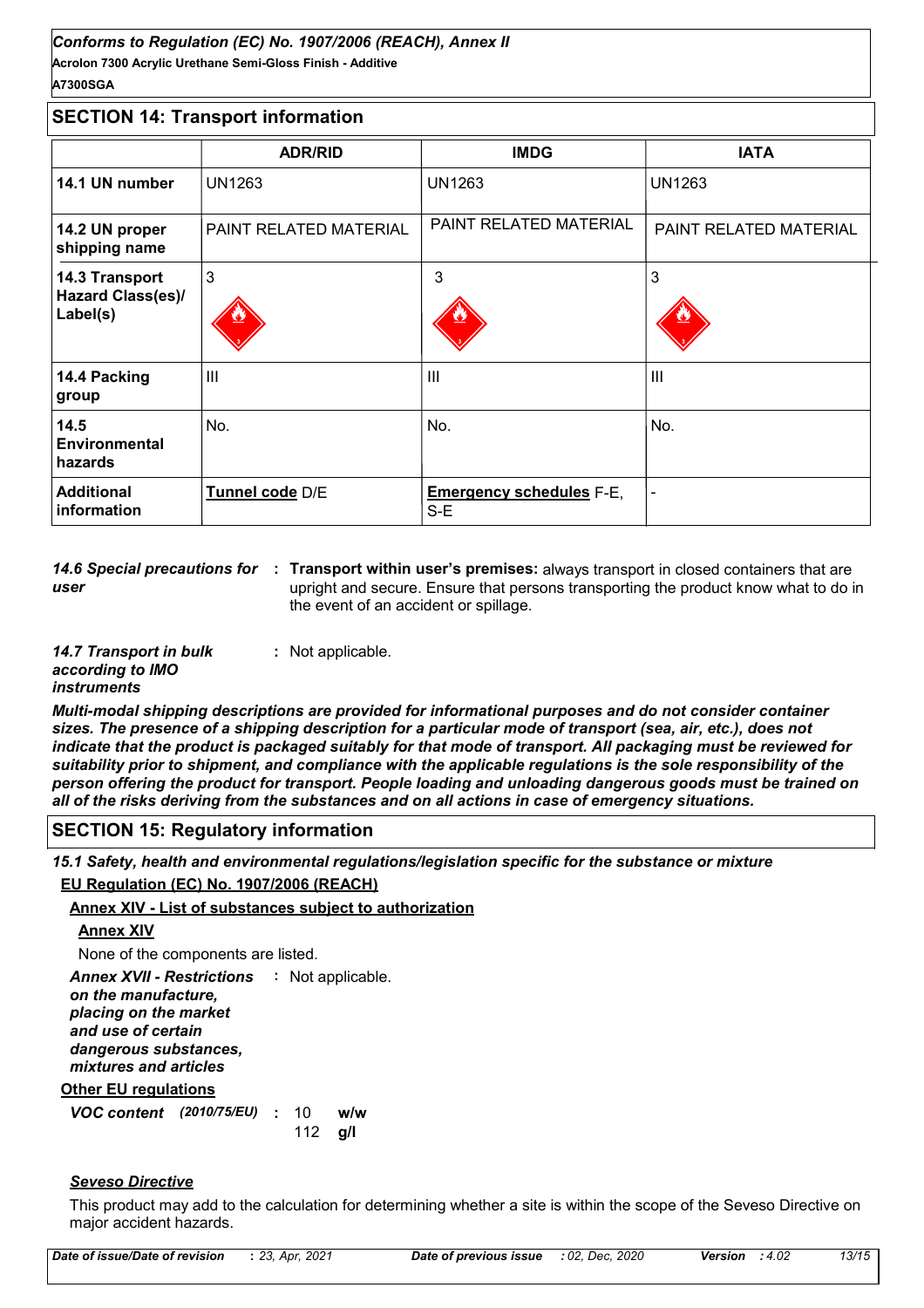# **SECTION 15: Regulatory information**

#### **National regulations**

- *15.2 Chemical Safety Assessment*
- **:** No Chemical Safety Assessment has been carried out.

# **SECTION 16: Other information**

|                                                   | $\nabla$ Indicates information that has changed from previously issued version.                                                                                                                                                                                                                                                                                                                                                                                                                                                                                                            |
|---------------------------------------------------|--------------------------------------------------------------------------------------------------------------------------------------------------------------------------------------------------------------------------------------------------------------------------------------------------------------------------------------------------------------------------------------------------------------------------------------------------------------------------------------------------------------------------------------------------------------------------------------------|
| <b>Abbreviations and</b><br>acronyms              | $:$ ATE = Acute Toxicity Estimate<br>CLP = Classification, Labelling and Packaging Regulation [Regulation (EC) No.<br>1272/2008]<br><b>DMEL = Derived Minimal Effect Level</b><br>DNEL = Derived No Effect Level<br>EUH statement = CLP-specific Hazard statement<br>PBT = Persistent, Bioaccumulative and Toxic<br><b>PNEC = Predicted No Effect Concentration</b><br><b>RRN = REACH Registration Number</b><br>vPvB = Very Persistent and Very Bioaccumulative<br>$N/A = Not available$                                                                                                  |
| Key literature references<br>and sources for data | : Regulation (EC) No. 1272/2008 [CLP]<br>ADR = The European Agreement concerning the International Carriage of<br>Dangerous Goods by Road<br>IATA = International Air Transport Association<br><b>IMDG = International Maritime Dangerous Goods</b><br>Conforms to Regulation (EC) No. 1907/2006 (REACH), Annex II, as amended by<br>Commission Regulation (EU) 2015/830<br>Directive 2012/18/EU, and relative amendments & additions<br>Directive 2008/98/EC, and relative amendments & additions<br>Directive 2009/161/EU, and relative amendments & additions<br><b>CEPE Guidelines</b> |

#### **Procedure used to derive the classification according to Regulation (EC) No. 1272/2008 [CLP/GHS]**

|                                                                                                                     | <b>Classification</b>                                                                                                                | <b>Justification</b>                                                                                                                                                                                                                                                                                                                                                                                                                                                                                                                                                                  |
|---------------------------------------------------------------------------------------------------------------------|--------------------------------------------------------------------------------------------------------------------------------------|---------------------------------------------------------------------------------------------------------------------------------------------------------------------------------------------------------------------------------------------------------------------------------------------------------------------------------------------------------------------------------------------------------------------------------------------------------------------------------------------------------------------------------------------------------------------------------------|
| Flam. Liq. 3, H226<br>Acute Tox. 4, H332<br>Skin Sens. 1, H317<br><b>STOT SE 3, H335</b><br>Aquatic Chronic 3, H412 |                                                                                                                                      | On basis of test data<br>Calculation method<br><b>Calculation method</b><br>Calculation method<br>Calculation method                                                                                                                                                                                                                                                                                                                                                                                                                                                                  |
| <b>Full text of abbreviated H</b><br><i>statements</i>                                                              | : H226<br>H302<br>H304<br>H <sub>3</sub> 15<br>H317<br>H319<br>H330<br>H332<br>H334<br>H335<br>H336<br>H411<br>H412<br><b>EUH066</b> | Flammable liquid and vapor.<br>Harmful if swallowed.<br>May be fatal if swallowed and enters airways.<br>Causes skin irritation.<br>May cause an allergic skin reaction.<br>Causes serious eye irritation.<br>Fatal if inhaled.<br>Harmful if inhaled.<br>May cause allergy or asthma symptoms or breathing difficulties if<br>inhaled.<br>May cause respiratory irritation.<br>May cause drowsiness or dizziness.<br>Toxic to aquatic life with long lasting effects.<br>Harmful to aquatic life with long lasting effects.<br>Repeated exposure may cause skin dryness or cracking. |